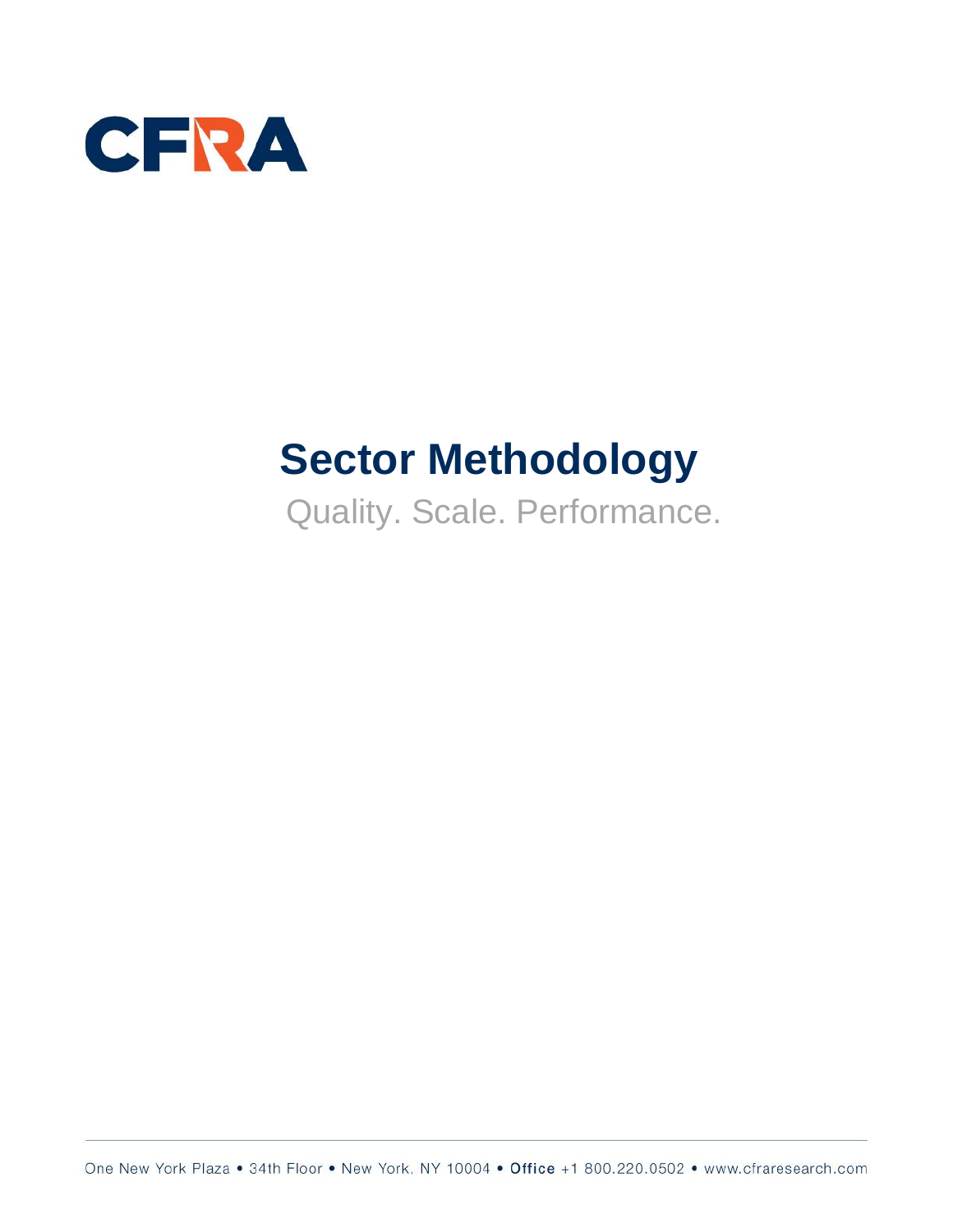

## Your Guide to CFRA Sector Methodology

Quality. Scale. Performance.

CFRA's Investment Policy Committee (IPC) consists of a team of five seasoned investment professionals. It meets regularly to discuss market trends and projections, maintain an S&P 500 12-month forward price target, and make asset allocation/sector recommendations.

The IPC establishes over, market, and underweight recommendations on the 11 sectors within the S&P 500. Overweight and underweight recommendations imply that the IPC expects these sectors to outperform or underperform the S&P 500, respectively, during the coming 6 to 12 month period. A "marketweight" recommendation indicates that the sector is expected to be a market performer during this same timeframe. The IPC analyzes economic projections, fundamental forecasts, technical considerations, and historical precedent when making such recommendations. Changes in recommendations can be made more frequently than every 6 to 12 months as market conditions evolve.

We leverage Action Economics U.S. and international economic growth, as well as Wall Street consensus estimates compiled by S&P Global, to determine likely sector beneficiaries of the projected expansion or contraction of global economic growth patterns.

We also incorporate CFRA equity analysts' STARS recommendations and overall fundamental forecasts for the stocks in their coverage universe. We use this information to understand why sectors may be trading at valuation discounts or premiums, which groups are likely to benefit from embryonic market trends, and whether the large- or small-cap components of each sector are expected to be group drivers.

We work under the assumption that prices can lead fundamentals. We believe that while fundamentals may tell us why prices move, technicals frequently tell us when and how far they'll go. We look to chart patterns for signals that ongoing absolute and relative sector price trends will be maintained, or are likely to experience near-term top-outs or turnarounds.

We look to historical precedents. We acknowledge that history is a great guide, but never gospel. We identify traditional seasonal or cyclical patterns, and then decide if history will likely rhyme or forget the words, based on our economic, fundamental and technical expectations.

Recommended sector over- and under-weightings are typically within the range of -3 to +3 percentage points. In addition, they can be as small as -0.5% or +0.5%, particularly for those sectors that have a relatively small representation within the S&P 500, such as Materials, Real Estate, Telecom and Utilities.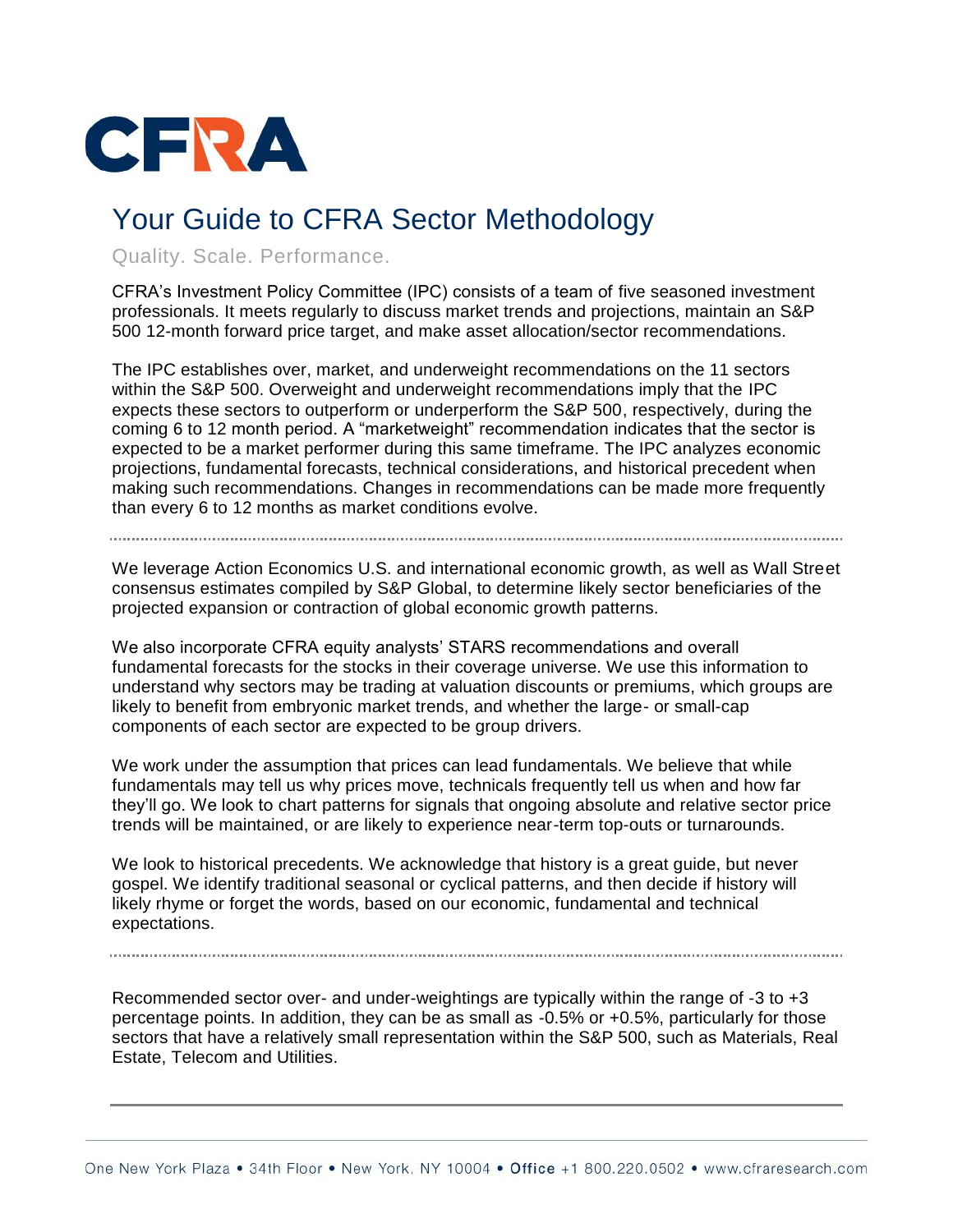

### **Disclosures**

S&P GLOBAL™ is used under license. The owner of this trademark is S&P Global Inc. or its affiliate, which are not affiliated with CFRA Research or the author of this content.

Stocks are ranked in accordance with the following ranking methodologies:

#### **STARS Stock Reports:**

Qualitative STARS recommendations are determined and assigned by equity analysts. For reports containing STARS recommendations refer to the Glossary section of the report for detailed methodology and the definition of STARS rankings.

#### **Quantitative Stock Reports:**

Quantitative recommendations are determined by ranking a universe of common stocks based on 5 measures or model categories: Valuation, Quality, Growth, Street Sentiment, and Price Momentum. In the U.S., a sixth sub-category for Financial Health will also be displayed. Percentile scores are used to compare each company to all other companies in the same universe for each model category. The five (six) model category scores are then weighted and rolled up into a single percentile ranking for that company. For reports containing quantitative recommendations refer to the Glossary section of the report for detailed methodology and the definition of Quantitative rankings.

#### **STARS Stock Reports and Quantitative Stock Reports:**

The methodologies used in STARS Stock Reports and Quantitative Stock Reports (collectively, the "Research Reports") reflect different criteria, assumptions and analytical methods and may have differing recommendations. The methodologies and data used to generate the different types of Research Reports are believed by the author and distributor reasonable and appropriate. Generally, CFRA does not generate reports with different ranking methodologies for the same issuer. However, in the event that different methodologies or data are used on the analysis of an issuer, the methodologies may lead to different views or recommendations on the issuer, which may at times result in contradicting assessments of an issuer. CFRA reserves the right to alter, replace or vary models, methodologies or assumptions from time to time and without notice to clients.

#### **Analyst Certification**

**STARS Stock Reports are prepared by the equity research analysts of CFRA and its affiliates and subsidiaries. All of the views expressed in STARS Stock Reports accurately reflect the research analyst's personal views regarding any and all of the subject securities or issuers. Analysts generally update stock reports at least four times each year. No part of analyst, CFRA, or its affiliates or subsidiaries compensation was, is, or will be directly or indirectly related to the specific recommendations or views expressed in a STARS Stock Report.**

#### **About CFRA Equity Research's Distributors:**

This Research Report is published and originally distributed by Accounting Research & Analytics, LLC d/b/a CFRA ("CFRA US"), with the following exceptions: In the UK/EU/EEA, it is published and originally distributed by CFRA UK Limited, an Appointed Representative of Hutchinson Lilley Investments LLP, which is regulated by the Financial Conduct Authority (No. 582181), and in Malaysia by Standard & Poor's Malaysia Sdn. Bhd., which is regulated by Securities Commission Malaysia, (No. CMSL/A0181/2007) under license from CFRA US. These parties and their subsidiaries maintain no responsibility for reports redistributed by third parties such as brokers or financial advisors.

#### **General Disclosure**

#### **Notice to all jurisdictions:**

**Where Research Reports are made available in a language other than English** and in the case of inconsistencies between the English and translated versions of a Research Report, **the English version will control and supersede any ambiguities associated with any part or section of a Research Report that has been issued in a foreign language.**  Neither CFRA nor its affiliates guarantee the accuracy of the translation. The content of this report and the opinions expressed herein are those of CFRA based upon publicly-available information that CFRA believes to be reliable and the opinions are subject to change without notice. This analysis has not been submitted to, nor received approval from, the United States Securities and Exchange Commission or any other regulatory body. While CFRA exercised due care in compiling this analysis, CFRA AND ALL RELATED ENTITIES SPECIFICALLY DISCLAIM ALL WARRANTIES, EXPRESS OR IMPLIED, to the full extent permitted by law, regarding the accuracy, completeness, or usefulness of this information and assumes no liability with respect to the consequences of relying on this information for investment or other purposes. No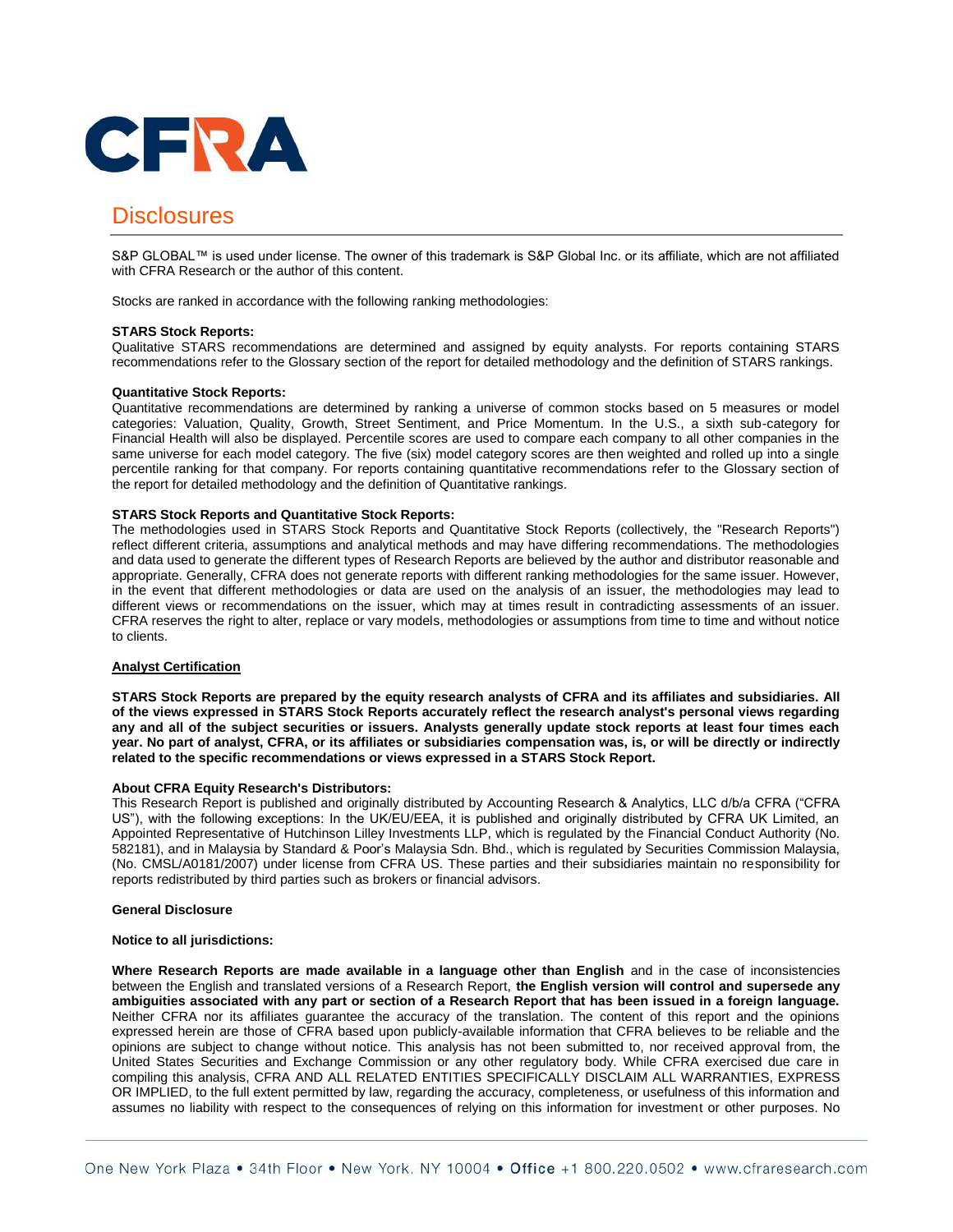

content (including ratings, credit-related analyses and data, valuations, model, software or other application or output therefrom) or any part thereof (Content) may be modified, reverse engineered, reproduced or distributed in any form by any means, or stored in a database or retrieval system, without the prior written permission of CFRA. The Content shall not be used for any unlawful or unauthorized purposes. CFRA and any third-party providers, as well as their directors, officers, shareholders, employees or agents do not guarantee the accuracy, completeness, timeliness or availability of the Content.

#### **Past performance is not necessarily indicative of future results.**

This document may contain forward-looking statements or forecasts; such forecasts are not a reliable indicator of future performance.

This report is not intended to, and does not, constitute an offer or solicitation to buy and sell securities or engage in any investment activity. This report is for informational purposes only. Recommendations in this report are not made with respect to any particular investor or type of investor. Securities, financial instruments or strategies mentioned herein may not be suitable for all investors and this material is not intended for any specific investor and does not take into account an investor's particular investment objectives, financial situations or needs. Before acting on any recommendation in this material, you should consider whether it is suitable for your particular circumstances and, if necessary, seek professional advice.

CFRA may license certain intellectual property or provide services to, or otherwise have a business relationship with, certain issuers of securities that are the subject of CFRA research reports, including exchange-traded investments whose investment objective is to substantially replicate the returns of a proprietary index of CFRA. In cases where CFRA is paid fees that are tied to the amount of assets invested in a fund or the volume of trading activity in a fund, investment in the fund may result in CFRA receiving compensation in addition to the subscription fees or other compensation for services rendered by CFRA, however, no part of CFRA's compensation for services is tied to any recommendation or rating. Additional information on a subject company may be available upon request.

CFRA's financial data provider is S&P Global Market Intelligence. THIS DOCUMENT CONTAINS COPYRIGHTED AND TRADE SECRET MATERIAL DISTRIBUTED UNDER LICENSE FROM S&P GLOBAL MARKET INTELLIGENCE. FOR RECIPIENT'S INTERNAL USE ONLY.

The Global Industry Classification Standard (GICS®) was developed by and/or is the exclusive property of MSCI, Inc. and S&P Global Market Intelligence. GICS is a service mark of MSCI and S&P Global Market Intelligence and has been licensed for use by CFRA.

#### **Other Disclaimers and Notices**

Certain information in this report is provided by S&P Global, Inc. and/or its affiliates and subsidiaries (collectively "S&P Global"). Such information is subject to the following disclaimers and notices: "Copyright © 2017, S&P Global Market Intelligence (and its affiliates as applicable). All rights reserved. Nothing contained herein is investment advice and a reference to a particular investment or security, a credit rating or any observation concerning a security or investment provided by S&P Global is not a recommendation to buy, sell or hold such investment or security or make any other investment decisions. This may contain information obtained from third parties, including ratings from credit ratings agencies. Reproduction and distribution of S&P Global's information and third party content in any form is prohibited except with the prior written permission of S&P Global or the related third party, as applicable. Neither S&P Global nor its third party providers guarantee the accuracy, completeness, timeliness or availability of any information, including ratings, and are not responsible for any errors or omissions (negligent or otherwise), regardless of the cause, or for the results obtained from the use of such information or content. S&P GLOBAL AND ITS THIRD PARTY CONTENT PROVIDERS GIVE NO EXPRESS OR IMPLIED WARRANTIES, INCLUDING, BUT NOT LIMITED TO, ANY WARRANTIES OF MERCHANTABILITY OR FITNESS FOR A PARTICULAR PURPOSE OR USE AND ALL S&P INFORMATION IS PROVIDED ON AN AS-IS BASIS. S&P GLOBAL AND ITS THIRD PARTY CONTENT PROVIDERS SHALL NOT BE LIABLE FOR ANY DIRECT, INDIRECT, INCIDENTAL, EXEMPLARY, COMPENSATORY, PUNITIVE, SPECIAL OR CONSEQUENTIAL DAMAGES, COSTS, EXPENSES, LEGAL FEES, OR LOSSES (INCLUDING LOST INCOME OR PROFITS AND OPPORTUNITY COSTS OR LOSSES CAUSED BY NEGLIGENCE) IN CONNECTION WITH ANY USE OF THEIR INFORMATION OR CONTENT, INCLUDING RATINGS. Credit ratings are statements of opinions and are not statements of fact or recommendations to purchase, hold or sell securities. They do not address the suitability of securities or the suitability of securities for investment purposes, and should not be relied on as investment advice."

Certain information in this report may be provided by Securities Evaluations, Inc. ("SE"), a wholly owned subsidiary of Intercontinental Exchange. SE is a registered investment adviser with the United States Securities and Exchange Commission (SEC). SE's advisory services include evaluated pricing and model valuation of fixed income securities,